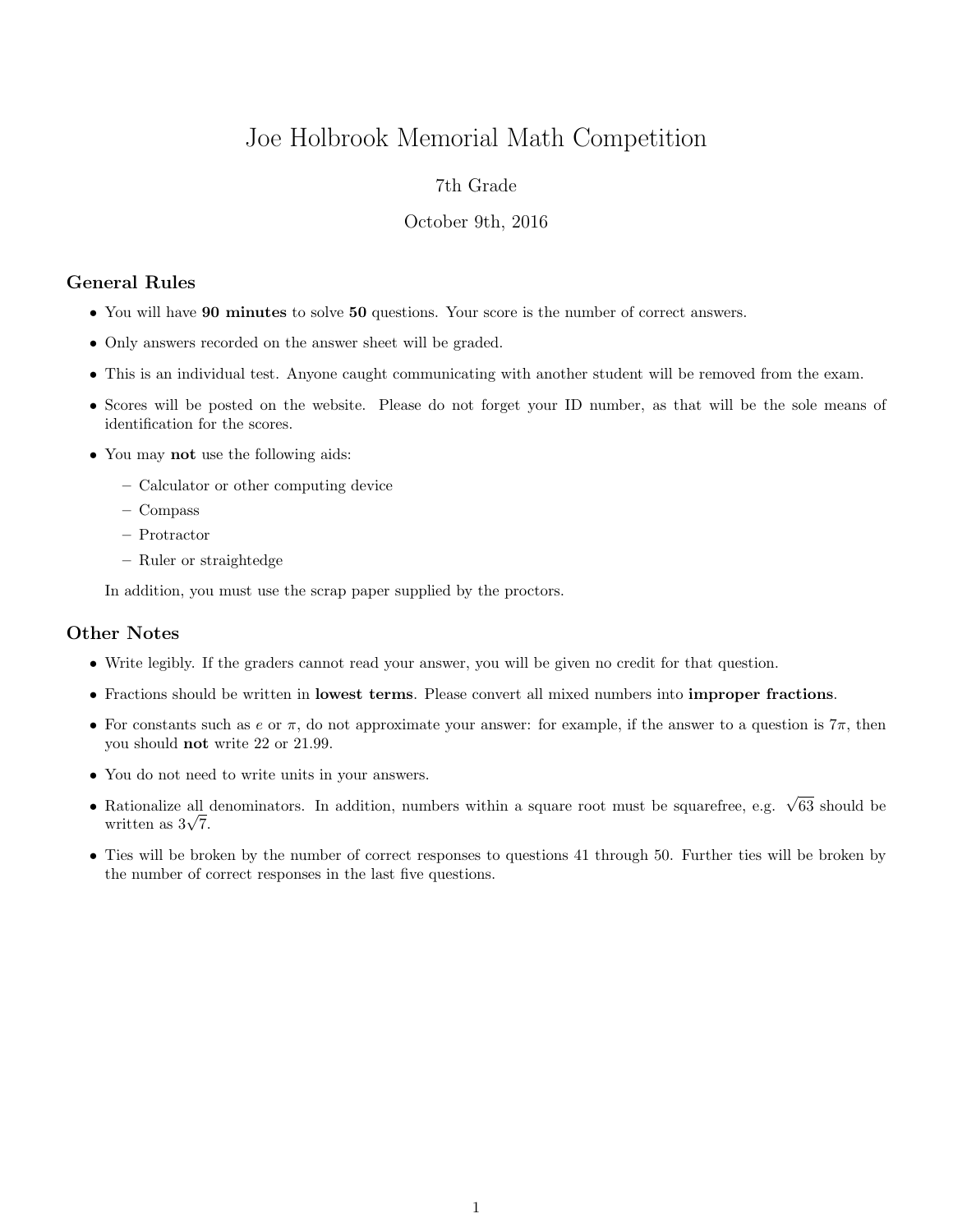- 1. Kelvin the Frog's favorite song is 6 minutes long. How many times can he listen to the song in half an hour?
- 2. Compute  $2 + (0 (1 \cdot 6 \cdot (2^{0 \cdot (\frac{1}{6})}))).$
- 3. Alex the Kat has written 25 questions for the JHMMC. If he wants to write 40 in total. how many does he have left to write?
- 4. Zack made half of his eight 3-point shots. How many points did he score?
- 5. What is the value obtained when  $4^4$  is divided by  $2^2$ ?
- 6. Two regular polygons have angles of 135 degrees and 108 degrees. Find the sum of the number of sides on both polygons.
- 7. Find the greatest common factor of 2016 and 2772.
- 8. What is the smallest integer n such that  $2^n > 2016$ ?
- 9. When Kelvin the Frog was a tadpole, he took the JHMMC. His score improved by the same number of questions every year. If he got 31 questions right in 4th grade and 43 questions right in 8th grade, how many did he get right in 7th grade?
- 10. The number of lilypads in Kelvin the Frog's pond doubles every day. If there were 48 lilypads on Saturday, on what day of the week did he have an odd number of lilypads?
- 11. In a ping-pong game that ends when a person hits 21 points, Marvin and June scored 34 points together. If Marvin won, how many points did June score?
- 12. January 1st, 2016 was a Friday. What day of the week is the 2016th day after January 1st, 2016?
- 13. If  $f(x) = x + 1$ ,  $g(x) = |x|$ , and  $h(x) = g(f(x))$ , compute  $h(\pi^2)$ .
- 14. Jake goes to the grocery store because he needs to buy milk, eggs, and butter for a cake recipe. If there are 3 different brands of milk, 2 different brands of eggs, and 4 different brands of butter, and Jake only wants to buy one of each item, how many different combinations of milk eggs and butter can he buy?
- 15. What is the sum of the roots of  $x^2 2x + 3$ ?
- 16. Suppose 3 flips are worth 5 flops and 9 flops are worth 14 flaps. How many flaps are equal to 54 flips?
- 17. Letter blocks with the letters "A", "B", and "C" are in a bag. If you take out a letter at a time, what is the probability that they come out in the order spelling "BCA"?
- 18. Arthur and Sunny are running a 100 meter race against each other. For the first 5 seconds, Arthur runs at 8 m/s. Tired, he slows down to 3 m/s for the rest of the race. Meanwhile, Sunny opened the first 8 seconds of the race running only at 4 m/s. If he wants to at least tie Arthur, what is the minimum speed he must run at for the rest of the race? Express answer as a common fraction.
- 19. In how many distinct words (strings of letters) can be formed by permuting all of the letters of JHMMC?
- 20. Compute the units digit of  $2^{2016} + 3^{2016}$ .
- 21. The area of a square is 25. The area of an equilateral triangle is  $9\sqrt{3}$ . What is the difference in side lengths?
- 22. What is the sum of the largest five digit number and smallest five digit number Tom can form, given that adjacent digits may not be both odd or both even, and adjacent digits must be at least two apart?
- 23. Andrew, Ben, and Caleb want to split their *n* coins. They agreed that Andrew should get  $\frac{1}{2}$  of the coins, Ben should  $\frac{1}{\sqrt{2}}$  $\frac{1}{3}$ , and Caleb should get  $\frac{1}{9}$ , with the rest going to charity. However, their coins won't split evenly! Their friend Dennis comes and loans them a coin. Now, they split the coins as decided before, and one coin is left. Find  $n$ .
- 24. Two similar right triangles have areas of  $40cm^2$  and  $360cm^2$  respectively. If the smaller has a hypotenuse of length 15cm, what is the length, in centimeters, of the hypotenuse of the larger triangle?
- 25. What is the largest integer value for x such that  $\frac{x}{x+2} < \frac{61}{64}$  $rac{3}{64}$ ?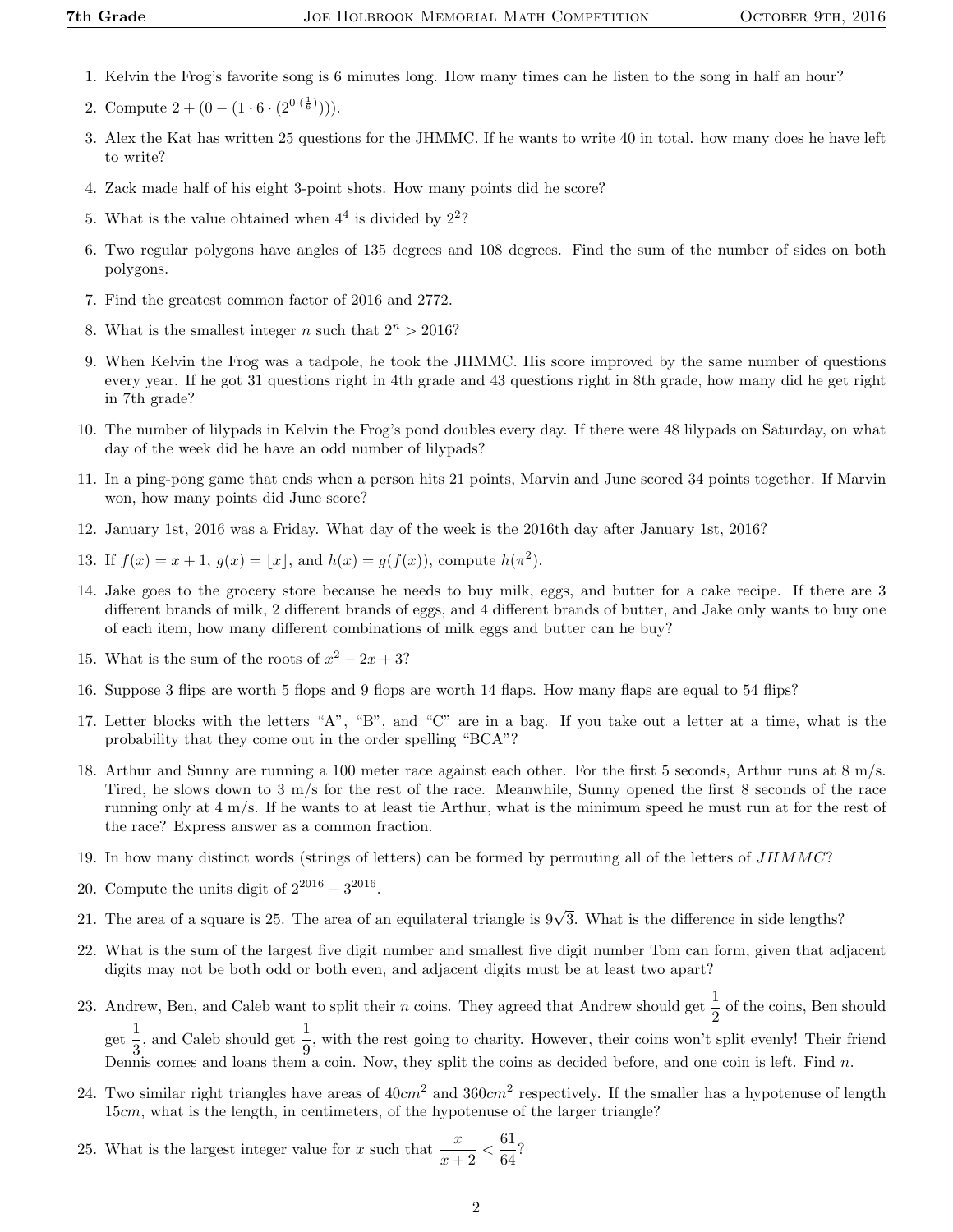- 26. Jake can make 12 mini cheesecakes in half an hour. If he works with his brother, Zach, they can make 84 cheesecakes in two hours. How many can Zach make in 4 hours?
- 27. Jake is once again making mini cheesecakes. They are cylinders with radius  $\frac{3}{2}$  and height 1. If he feels generous one day and wants to increase the volume by 44% and keep the same height, what should he make the radius of the cakes?
- 28. How many numbers less than 2016 have exactly 3 factors?
- 29. Compute  $|x+y|$  given that  $(x+y)^4 4 \cdot (x+y)^2 = 1$  and  $(x+y)^4 + 4 \cdot (x+y)^2 = 3$ .
- 30. Everyone in DrizzleLand has a 1 in 150 chance of having the muggy virus. The test for this virus has a 96% of giving the correct result for any patient, whether or not he or she has the virus. If Zach tests positive, what is the probability that he actually has the muggy virus?
- 31. Arthur the Aardvark has a tight leash tethered to a stump located at the vertex of a regular pentagonal fence. Given that the fence has side length 4 meters and the leash is 3 meters long, what is the area of the region along which Arthur can travel?
- 32. The digits 4, 5, 6, and 7 are permuted to create a four-digit number. What is the probability that this number is divisible by 4?
- 33. Given a circle with a radius of 6, what is the area of the largest square that can be inscribed in the circle?
- 34. Triangles ABC and XYZ are similar. It is known that  $AB = 15$ ,  $BC = 10$ ,  $XY = 3$ , and  $\angle ABC = 30^\circ$ . Find the area of triangle XY Z.
- 35. Consider an 8 digit number using each of the digits 1 − 8 exactly once, with the following conditions: The greatest common factor of the first two digits is greater than 1. The next two digits are both prime numbers. The next two digits are both perfect squares. The last two digits are both triangular numbers.

What is the smallest number that satisfies the given conditions?

- 36. What is  $1^2 3^2 + 5^2 7^2 + \cdots + 65^2 67^2$ ?
- 37. Right triangle ABC has a right angle at B and ∠C has a measure of 30 degrees. D is on BC with ∠ADB = 45 degrees. If  $CD = 2 - \sqrt{3}$ , find BD.
- 38. Find the sum of all the positive even divisors of 2016.
- 39. Find the remainder when  $1 + 2 + 4 + 8 + \cdots + 2^{2015}$  is divided by 7.
- 40. Compute the sum  $\frac{7}{\sqrt{1} + \sqrt{2}} + \frac{7}{\sqrt{2} + \sqrt{3}} + \frac{7}{\sqrt{3} + \sqrt{4}} + \dots + \frac{7}{\sqrt{48} + \sqrt{49}}$ .
- 41. Arthur the Aardvark stands before 5 ant nests. Arthur is a highly trained sharpshooter, and thus, the probability that he hits a nest with a single shot of his tongue is  $\frac{4}{5}$ . He shoots at each of the nests. What is the probability that an even number of nests are hit?
- 42. Point O is selected inside a rectangle ABCD such that  $OA = 4$  and  $OC = 11$ . Find  $OB^2 + OD^2$ .
- 43. Let  $a, b, c, d$  be distinct digits. A real number is called "cool" if it can be represented as a repeating decimal of the form 0.abcd. Find the sum of all "cool" numbers.
- 44. Determine the number of six-digit integers 810abc such that each of the numbers 810abc, 810cab, 810bca is divisible by 27.
- 45. Suppose we have the following grid. How many ways are there to get from A to B such that you don't pass through the points X,Y, and Z and such that you can only move right or up.